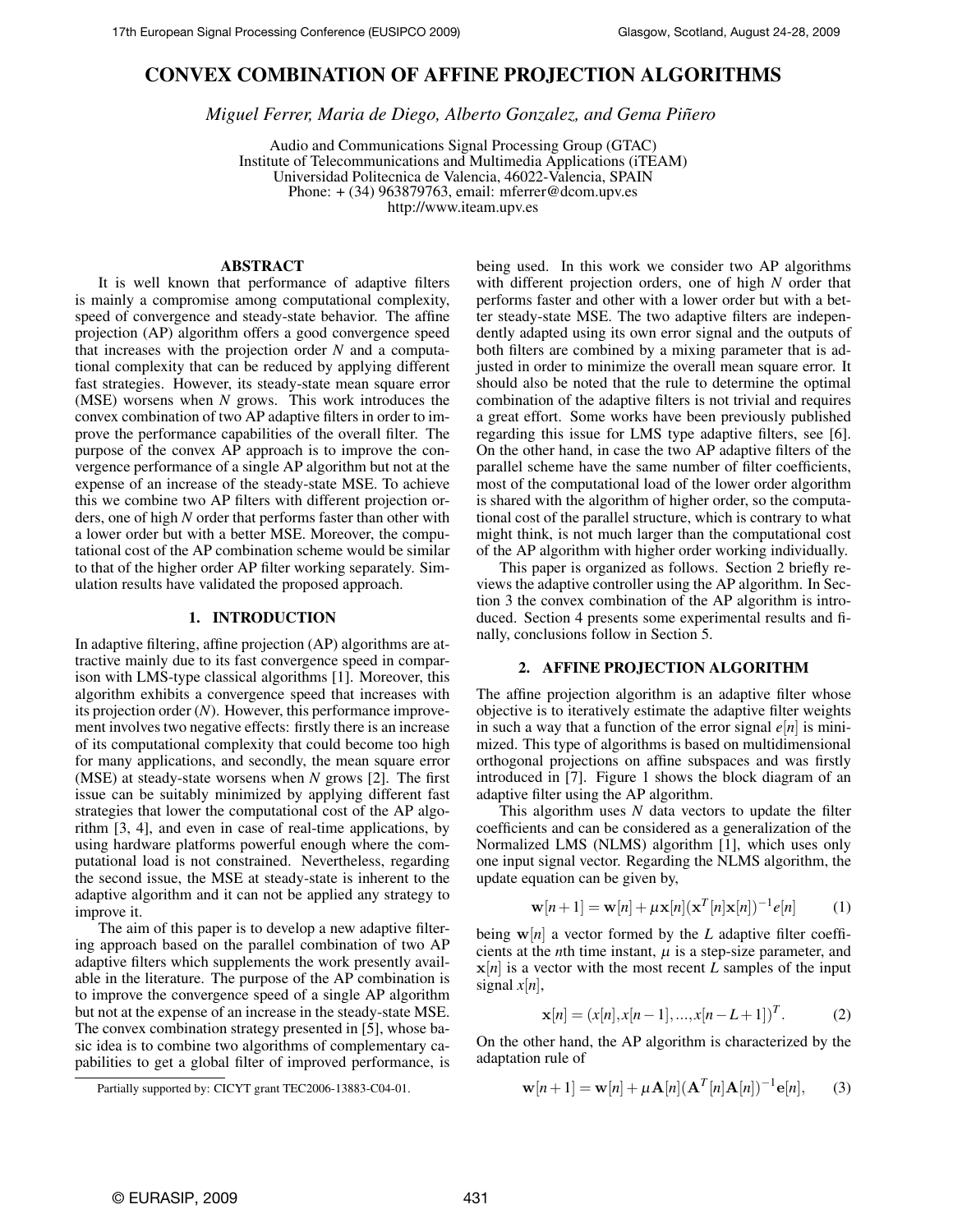

Figure 1: Block diagram of an adaptive system using the AP algorithm

where  $\mathbf{A}[n]$  is a matrix of size  $L \times N$  defined as

$$
\mathbf{A}[n] = (\mathbf{x}[n], \mathbf{x}[n-1], \dots \mathbf{x}[n-N+1]), \tag{4}
$$

and the  $N \times 1$  error vector  $e[n]$  is expressed as,

$$
\mathbf{e}[n] = \mathbf{d}[n] - \mathbf{A}[n]\mathbf{w}[n] \tag{5}
$$

 $d[n]$  being an  $N \times 1$  vector composed of the desired signal samples.

Thus, *N* data vectors are used to update the L filter coefficients at each iteration as given in (3). This rule is the solution to an optimization problem constrained by the *minimum perturbation principle*, which implies a minimum variation of the weight vector while constraining the filter coefficients so that a replica of the desired signal  $d[n]$  is generated by filtering the input signal  $x[n]$  as shown in Fig. 1. The weight vector variation is defined as

$$
\Delta \mathbf{w}[n+1] = \mathbf{w}[n+1] - \mathbf{w}[n]
$$
 (6)

and the objective cost function to minimize is given by

$$
\|\Delta \mathbf{w}[n+1]\|^2 = \Delta \mathbf{w}^T[n+1]\Delta \mathbf{w}[n+1] \tag{7}
$$

with the constraint

$$
\mathbf{w}^{T}[n+1]\mathbf{x}[n-k] = d[n-k], \quad k = 0, 1, ..., N-1 \quad (8)
$$

where the projection order *N* is lower than *L*.

In practical applications, possible instabilities due to the  $(A^T[n]\mathbf{A}[n])^{-1}$  matrix inversion can be avoided by adding the term  $\delta I$ , where  $\delta$  is a small positive constant and I is the  $N \times N$  identity matrix. This technique is called regularization. Then we may rewrite (3) as

$$
\mathbf{w}[n+1] = \mathbf{w}[n] + \mu \mathbf{A}[n](\mathbf{A}^T[n]\mathbf{A}[n] + \delta \mathbf{I})^{-1}\mathbf{e}[n]. \quad (9)
$$

The update equation in (9), verifies on the one hand that the computational cost grows with the projection order, and on the other hand, that the NLMS algorithm defined in (1) is a particular case of the AP algorithm for  $N = 1$  and  $\delta = 0$ ,



Figure 2: Convergence curves of the AP algorithm for different projection orders:  $N = 1, 2, 3, 5$  and 10

although the NLMS also supports the regularization parameter [8]. Regarding the performance of both algorithms, the NLMS exhibits a worse convergence speed, but a smaller steady-state MSE, see more details in [2]. In Fig. 2 it can be easily seen how the speed of convergence increases with the projection order but also the steady-state MSE. Therefore it would be interesting to combine the steady-state performance of an AP algorithm with low *N* order (considering also the NLMS) with a fast AP algorithm for high *N* order. Next section describes the convex combination scheme that solves this problem.

# **3. CONVEX AP ALGORITHM**

The aim of a convex combination approach is to improve the performance of adaptive schemes so that the overall performance is better than the performance of each algorithm separately or at least as good as the best individual algorithm [5]. In a classical adaptive system, the target is to minimize a cost function dependent on the desired signal  $d[n]$  and on the input signal  $x[n]$  that feeds the adaptive filter. In an AP convex combination scheme, rather than using a single AP adaptive filter we use two AP adaptive filters, each of them generating a different output. The algorithm that determines the coefficients of both filters (see  $w_1[n]$  and  $w_2[n]$  in Fig. 3) is given by the AP algorithm (9). Taking into account the output of both filters,  $y_1[n]$  and  $y_2[n]$  at time *n*, we obtain the output of the parallel filter as

$$
y[n] = \lambda [n]y_1[n] + (1 - \lambda [n])y_2[n],
$$
 (10)

being  $\lambda[n]$  a mixing parameter in the range  $(0,1)$  that controls the combination of the two filters at each iteration, and comes from

$$
\lambda[n] = \frac{1}{1 + e^{-a[n]}},\tag{11}
$$

where  $a[n]$  is updated in order to minimize the instantaneous square error of the overall filter,  $J[n] = e[n]^2 = (d[n]-y[n])^2$ , by using the gradient descent method [5]. Thus, the update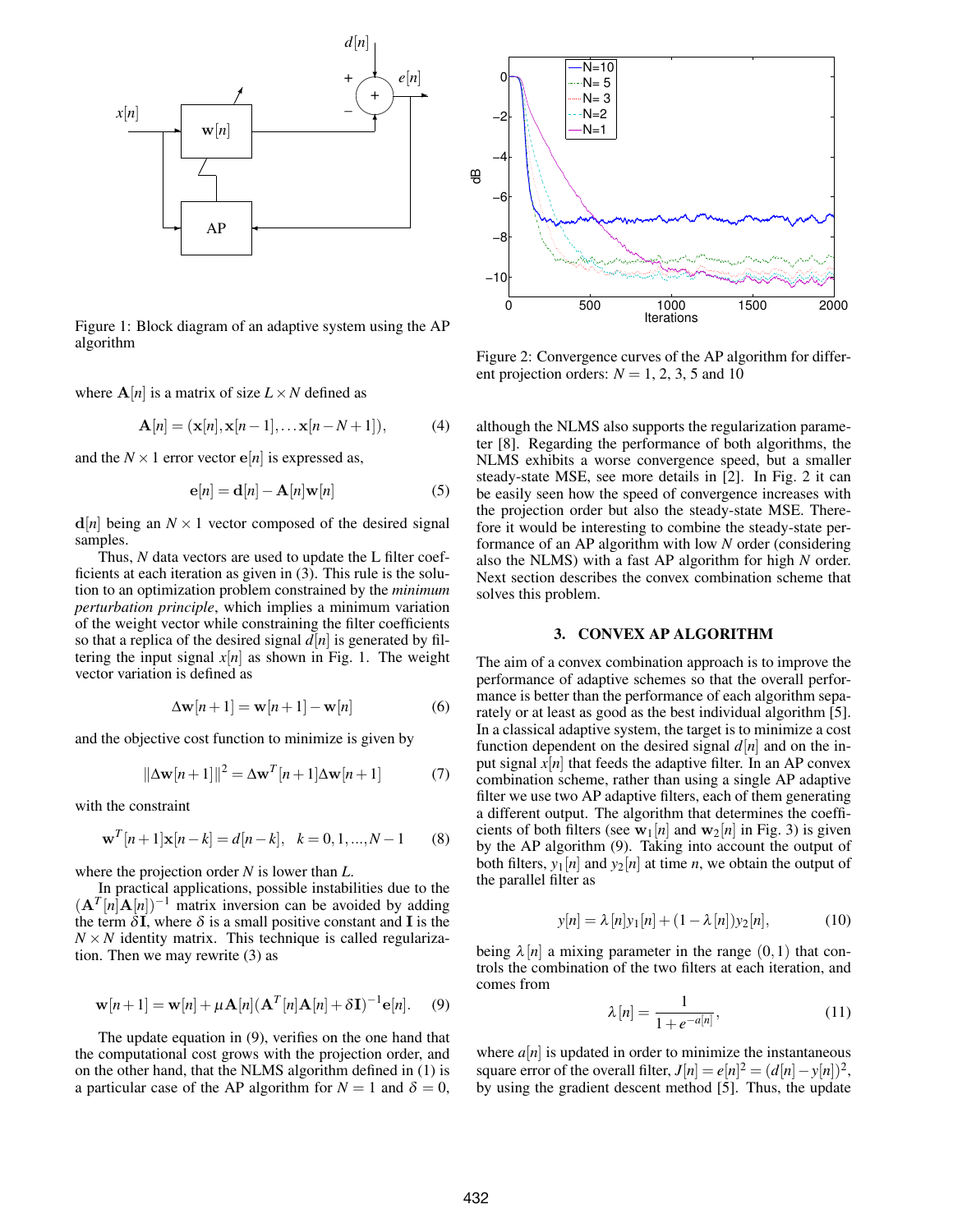

Figure 3: Block diagram of the convex AP scheme

equation for  $a[n]$  is given by

$$
a[n+1] = a[n] - \frac{\mu_a}{2} \nabla J[n] = a[n] + \mu_a e[n](e_2[n] - e_1[n]) \lambda[n](1 - \lambda[n]),
$$
 (12)

being

$$
\frac{d\lambda[n]}{da[n]} = \lambda[n](1 - \lambda[n]).
$$
\n(13)

Moreover  $e_1[n]$  and  $e_2[n]$  are the output error signals of the component filters, and  $\mu_a$  is a step-size parameter that control changes in  $a[n]$  from one iteration to the next. Its correct adjustment depends on some characteristics of the system such as the step sizes of adaptive filters or the input signal. On the other hand, the update of  $a[n]$  at each iteration tries to extract the best properties of combined filters. The rule to determine the optimum combination is not trivial and different schemes have been previously proposed (see e.g. [6]).

It is clear that this AP combination approach involves a computational burden higher than the classic adaptive filter, but in general this complexity is not twice the complexity of the simple AP algorithm because the parallel combination usually involves an AP algorithm of low order (with a small computational load). Moreover, in the typical case in which both algorithms have the same number of filter coefficients, as we assume in this work, they could share the data buffers for the desired and reference signals, further reducing memory and complexity requirements of the combination. It should also be noted that the implementation of the AP algorithm implies a matrix inversion (see (9)) that turns out to be the main computational burden of the algorithm. Nevertheless some iterative strategies [9] already proposed, such as the Levinson-Durbin recursion [10], could be applied in order to reduce the complexity of the convex AP algorithm. The applied iterative method efficiently provides the inverse of a matrix of *N* order from the inverse matrix of *N* −1 order. Therefore computation of matrix inversions for the AP algorithm with low order does not involve any additional cost since it is embedded in the calculation of the inverse matrix of the higher order AP algorithm. Table 1 evaluates the complexity of the considered algorithms. It illustrates the number of multiplications required by the convex AP and the standard AP component filters for the general case and also for a typical case  $(L = 45, N_1 = 1$  and  $N_2 = 10$ ). It can be seen that the computational complexity of the convex AP algorithm for  $N_1 = 1$  and  $N_2 = 10$  is much higher than that of single AP algorithm for  $N_1 = 1$ , but only slightly more complex than single AP with  $N_2 = 10$ .

From what has been said, it can be deduced that the convex AP algorithm reduces the transient period before the algorithm converges and achieves a good steady-state MSE. To obtain this we combine the better convergence performance of a high order AP algorithm with the better steady-state performance of an AP algorithm with a low *N* order. In case of rapid transitions in the desired signal, the convex AP combination should follow changes in the signal without worsening its steady-state performance.

### **4. SIMULATION RESULTS**

In order to test the performance of the proposed parallel combination of AP algorithms as an alternative to the commonly applied single AP algorithms some simulation results have been obtained. Two qualities have been considered: convergence speed and the steady-state MSE. Convergence is defined as the ratio between the instantaneous estimated power of the error signal and the instantaneous estimated power of the desired signal, expressed in decibels. Several simulations have been carried out using a uniform random signal of zero mean and variance  $\sigma_x^2 = 1$  to produce the input signal  $x[n]$ . The desired signal has been generated by filtering the input signal through a moving average (MA) filter of order 50 whose coefficients have been randomly chosen. In order to better estimates the signal power, the algorithms were run 1000 times, each with 10000 iterations. Two AP algorithms with the same step sizes ( $\mu_1 = \mu_2 = 0.001$ ), and adaptive filters of 45 coefficients have been used as the filter components. Moreover,  $\mu_a$  was set to 1.

Fig. 4 illustrates the convergence curves of the convex AP approach (combining an AP algorithm for  $N = 10$  and the AP for  $N = 1$  (NLMS)) and comparing it with the convergence curves of the two single AP algorithms independently working. As can be seen, the combination approach presents the fast convergence of the rapid AP algorithm and the low steady-state MSE of the AP algorithm for  $N = 1$ .

Performance of AP combination scheme has also been studied if there are changes of either the plant or the input signal. Thus the experiment has been carried out using the same configuration as before, but the variance of the input signal and the plant were varied during the experiment. Changes were performed every 10000 samples and the algorithms were run during 40000 iterations. That means the algorithms should converge four times. As it can be seen in Fig. 5 the convex AP approach behaves as well as the best component filter. In the transient periods it follows the faster AP algorithm and once it has reached the steady-state follows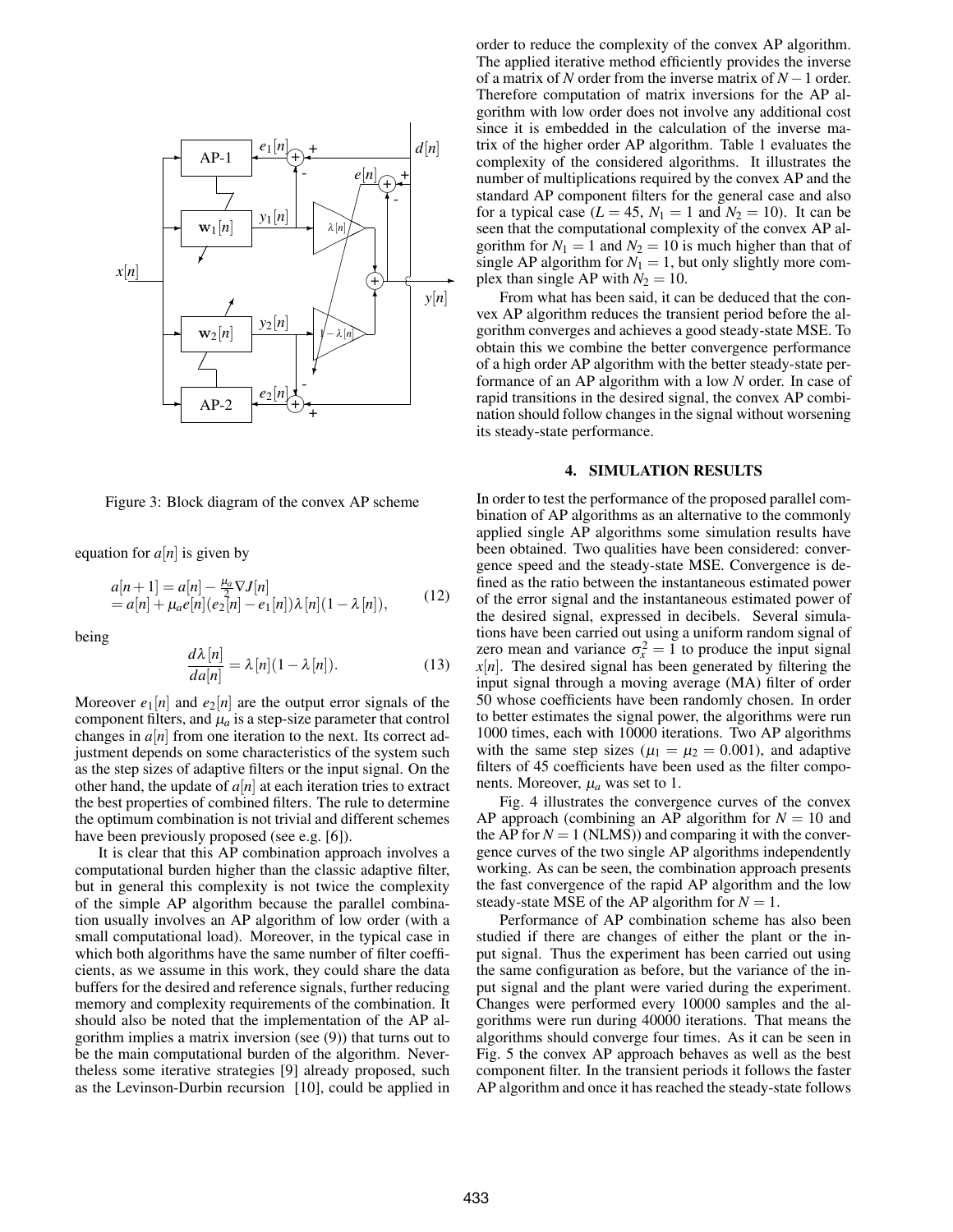| Algorithm              | Multiplies per iteration                                      | Typical case |
|------------------------|---------------------------------------------------------------|--------------|
| AP filter $(N_1 = 1)$  | $2L+N_1^2(L+1)+2N_1L+O(N_1^3/2)$                              | 226.5        |
| AP filter $(N_2 = 10)$ | $2L+N_2^2(L+1)+2N_2L+O(N_2^3/2)$                              | 6090         |
| Convex AP              | $4L+N_1^2(L+1)+N_2^2(L+1)+(N_1+N_2)L+O(N_2^3/2)+L(N_1+N_2)+5$ | 6321         |

Table 1: Number of multiplications per iteration of the AP component filters and of their convex AP combination approach for the general case and also for a typical case ( $L = 45$ ,  $N_1 = 1$  and  $N_2 = 10$ ).



Figure 4: Convergence curves of the AP component filters (for  $N = 10$  and  $N = 1$ ) and of their convex AP combination approach.

the slow AP algorithm.

In order to improve even more the steady-state performance of the convex AP approach, we can think of combining a high order AP filter with an LMS adaptive filter, which exhibits a lower steady-state MSE. Thus, this hybrid convex approach reduces even more the final MSE but with a moderate convergence speed. Fig. 6 shows the convergence curves of the hybrid convex approach (AP filter for  $N = 10$ ) and LMS filter), the convex AP approach (two AP filters for  $N = 10$  and  $N = 1$ ), and the different single component filters (LMS, AP for  $N = 10$  and  $N = 1$ ).

#### **5. CONCLUSIONS**

This work presents a new approach that improves the performance of AP adaptive filters. The applied scheme, previously introduced for LMS filters, uses two AP adaptive filters that are independently adapted using its own error signal and mixes their outputs to improve the performance of the overall filter. The purpose of the AP combination scheme is to obtain an AP adaptive filter with fast convergence speed (using an AP adaptive filter with high projection order) and small steady-state MSE (being the other component filter an AP



Figure 5: Convergence curves of the AP component filters (for  $N = 10$  and  $N = 1$ ) and of their convex AP combination approach for non-stationary condition.

algorithm with low projection order). This new scheme is especially suitable when trying to achieve high speeds but without sacrificing steady-state MSE performance. Moreover, it has been shown that, as an alternative to the convex AP combination scheme, a hybrid convex approach using a high order AP algorithm and an LMS algorithm can be considered, reducing even more the MSE but at the expense of a moderate loss in convergence speed.

Simulation results in stationary and non-stationary conditions have validated the convex AP scheme proposed. So, in case of rapid transitions in the desired signal, the convex AP combination follow changes in the signal without worsening its steady-state performance.

Further research suggests the implementation of convex AP schemes in real-time applications that require good convergence performance such as sound reproduction or control.

#### **REFERENCES**

- [1] S. Haykin, *Adaptive Filter Theory*, Prentice-Hall, Ed., Upper Saddle River, NJ, fourth edition, 2002.
- [2] H. Shin and A. Sayed, "Mean-square performance of a family of affine projection algorithms," *IEEE Trans. on*